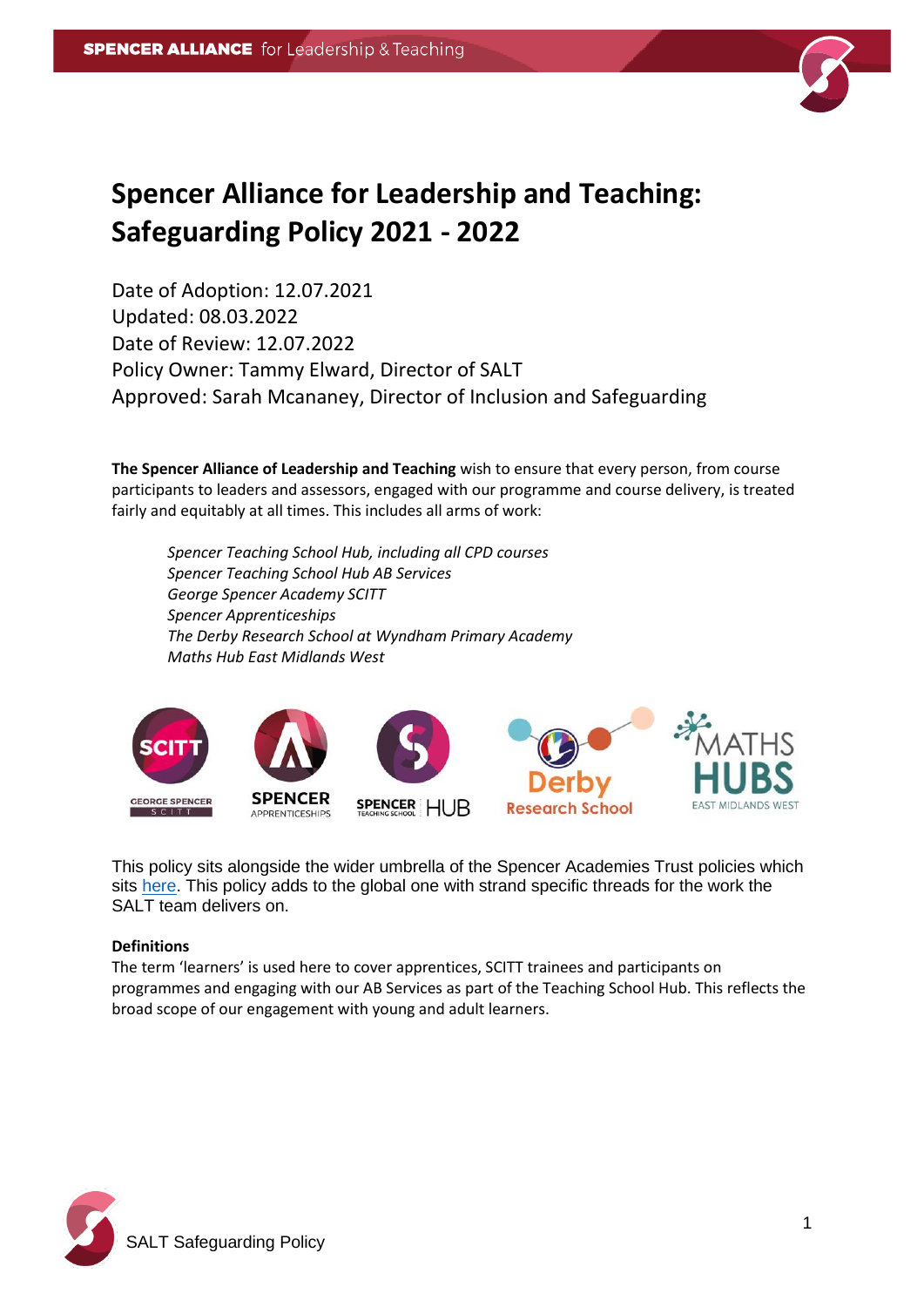

### **Contents**

| Informing the ESFA about serious Safeguarding / Prevent Incidents  14         |  |
|-------------------------------------------------------------------------------|--|
|                                                                               |  |
| Appendix 1: Prevent Duty - Vulnerabilities & Indicators of Radicalisation  15 |  |
|                                                                               |  |
|                                                                               |  |

# <span id="page-1-0"></span>Safeguarding and Child Protection

The actions we take to promote the welfare of children and learners and protect them from harm are everyone's responsibility. Everyone who comes into contact with children, learners and families has a role to play. This statement sits under the wider Trust Safeguarding Statement which can be found here as part of the [Trust Policies Library.](http://satrust.com/policies/)

### **Safeguarding and promoting the welfare of children and learners is defined as:**

- Protecting children and learners from maltreatment.
- Preventing impairment of children's and learners' health or development.
- Ensuring that children grow up in circumstances consistent with the provision of safe and effective care.
- Taking action to enable all children and learners to have the best outcomes

### **Safeguarding is not just about protecting children and learners from deliberate harm. It also relates to aspects of school life including:**

Pupils' and learners' health and safety.

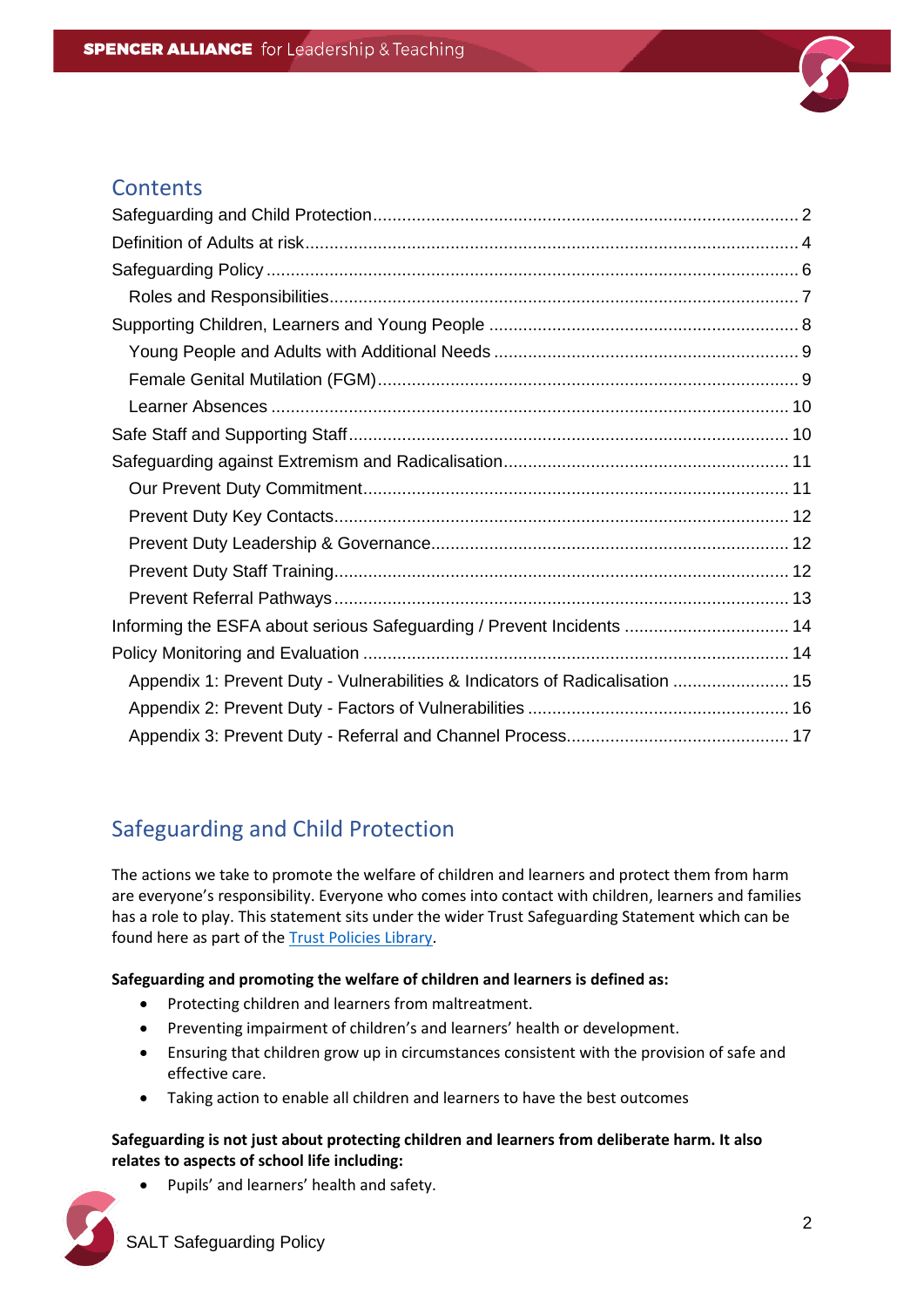

- Pupils' and learners' mental health and wellbeing.
- The use of reasonable force.
- Meeting the needs of children with medical conditions.
- Providing first aid.
- Educational visits.
- Intimate care.
- Internet or online safety.
- Appropriate arrangements to ensure school security, including sites where training is provided, taking into account the local context.

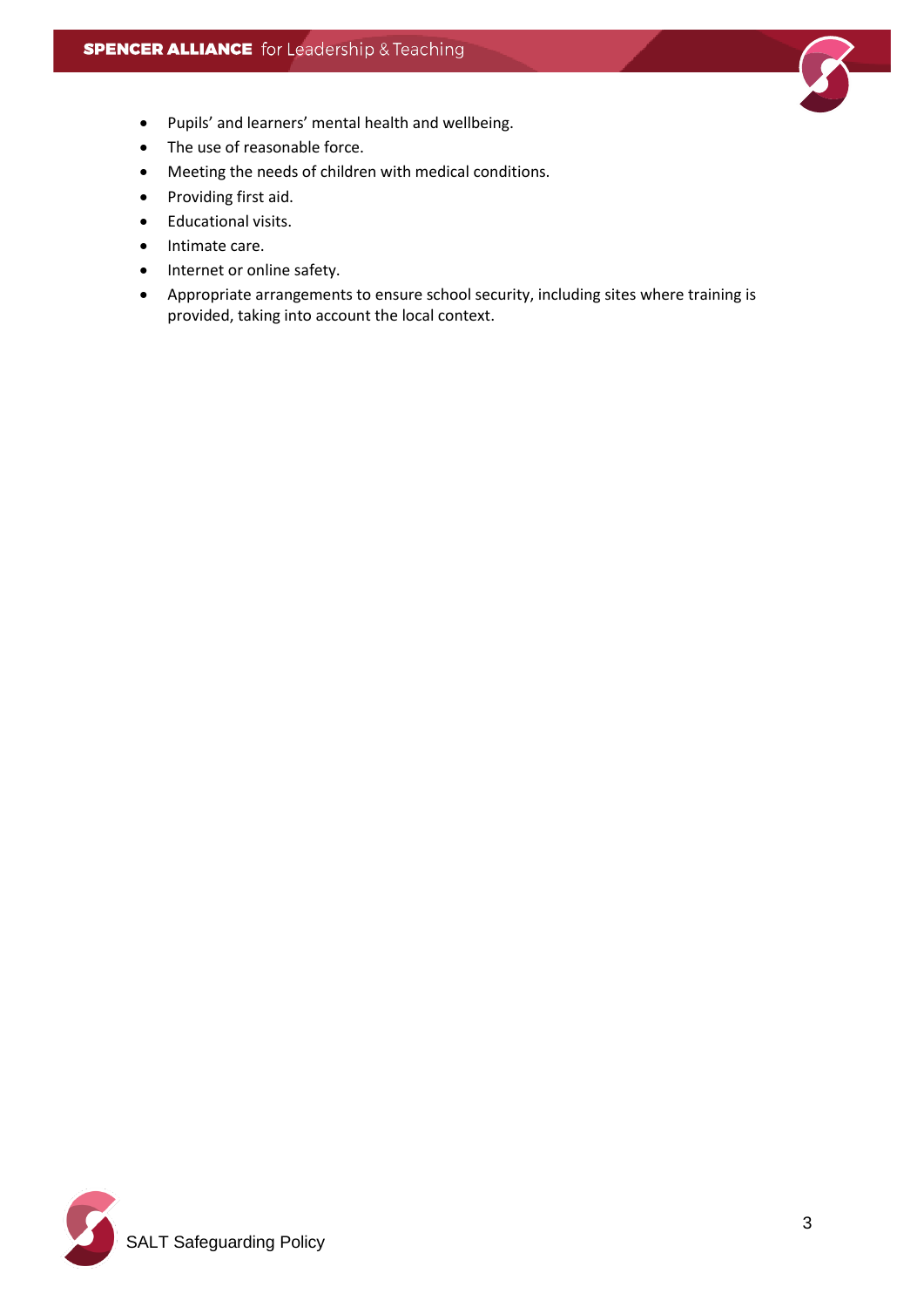

#### **Safeguarding can involve a range of potential issues such as:**

- Bullying, including cyber bullying (by text message, on social networking sites, etc) and prejudice based bullying.
- Racist, homophobic or transphobic abuse.
- Extremist behaviour i.e. radicalisation.
- Children at Risk of Exploitation (CRE), including Child Criminal Exploitation (CCE) and Child Sexual Exploitation (CSE)
- Peer-on-peer abuse/ child-on-child abuse, including sexually harmful behaviour.
- Substance misuse.
- Issues which may be specific to a local area or population, for example gang activity and youth violence.
- Particular issues affecting children or learners including domestic violence, sexual exploitation, female genital mutilation and forced marriage.

Our ethos is that the effective safeguarding of children and learners can only be achieved by putting them at the centre of a system where we listen and hear what they say. Every individual within the Spencer Alliance for Leadership and Teaching will play their part, including working with professionals from other agencies, to meet the needs of our most vulnerable children and learners and keep them safe. We will take opportunities to teach our learners about important safeguarding issues.

The Alliance will, therefore, led by senior members of staff/governors in each individual school, aim to provide a safe environment and vigilant culture where children and learners can learn and be safeguarded. If there are safeguarding concerns we will respond with appropriate action in a timely manner for those children and learners who may need help or be suffering, or likely to suffer, significant harm.

#### **Raising Concerns About Pupils**

Where staff or others need to raise concerns about pupils, these can be to the Principal/Designated Safeguarding Lead (DSL) in the partner school, who will coordinate a response, for example staff situated at George Spencer Academy should speak directly to the DSL situated on the school site. Concerns can be raised directly with Children's Social Care but we would advocate contact with the Principal/DSL in the partner school first.

#### **Raising Concerns About Learners**

Where staff, partner schools or others learners to raise concerns about learners, these can be to our own SALT team Designated Safeguarding Lead (DSL), who will coordinate a response. Where needed, our DSL will coordinate with the Trust Safeguarding and Inclusion Lead.

The DSL, Principal in the partner school, and SALT team DSL (who are familiar with national and local guidance) will share concerns where appropriate with the relevant agencies.

# <span id="page-3-0"></span>Definition of Adults at risk

The legal basis for responding to concerns regarding the safety and welfare of adults at risk is different to that for children.

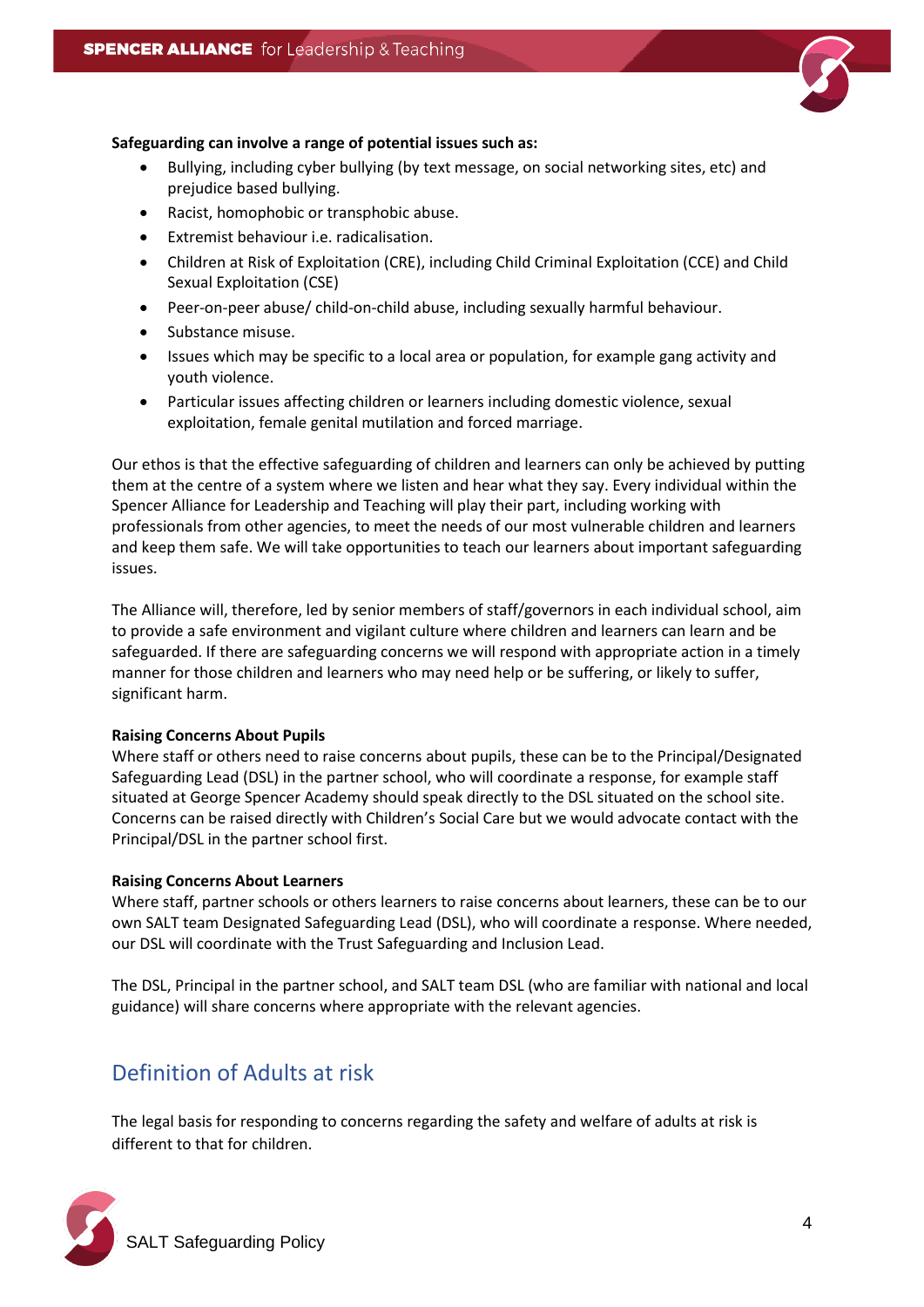

Any incident or concerns relating to a young person or adult above the age of 18, even if they are still at school or college, are covered by Multi-Agency Safeguarding Hub (MASH). They are required to develop policies for responding to allegations and carrying out investigations.

Although the legal basis is different, the principles for staff in identifying and responding to incidents of concern in relation to adults at risk are largely the same as those for children and learners and young people under 18.

#### **Adults at risk of harm**

The Care Act 2014 defines an adult at risk as someone who is aged 18 or above and:

- Has needs for care and support (whether or not the local authority is meeting any of those needs) and;
- Is experiencing, or is at risk of, abuse or neglect; and;
- As a result of those care and support needs is unable to protect themselves from either the risk of, or the experience of, abuse or neglect

Adults considered to be at risk in the above definition therefore may include those who have:

- A learning / physical / sensory disability (including speech and language disability and communication disorders e.g. autistic spectrum difficulties)
- Mental ill health or dementia
- Frailty due to age
- Acquired brain injury
- A drug / alcohol problem
- Certain types of physical illness.

As such, our staff will come into contact with adults at risk during the course of their work. It should be noted however that a person is not classed as 'at risk' simply because they are elderly or have a disability and that being at risk may not necessarily be a permanent state.

The term 'Adult at Risk' is now more commonly used in place of 'Vulnerable Adult', as 'Vulnerable Adult' may wrongly imply that some of the fault for the abuse lies with the victim.

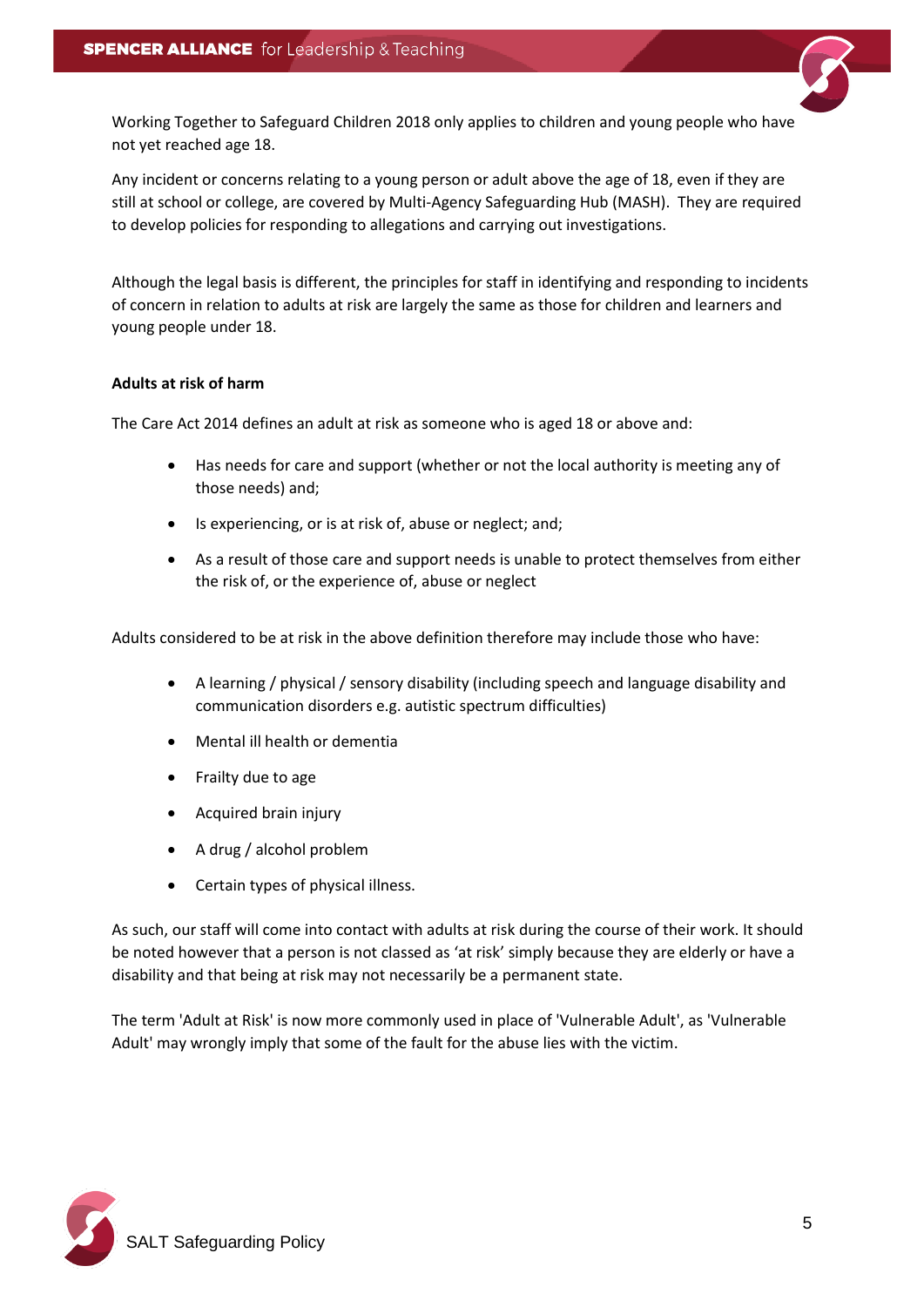

# <span id="page-5-0"></span>Safeguarding Policy

There are five main elements to our policy:

- Providing a safe environment in which children and learners can learn and develop
- Ensuring we practice safe recruitment in checking the suitability of staff, trainees and volunteers to work with children and learners
- Developing and then implementing procedures for identifying and reporting cases, or suspected cases of abuse
- Supporting pupils who have been abused or harmed in accordance with his/her child protection plan
- Raising awareness of safeguarding children and learners, child protection processes and equipping children and learners with the skills needed to keep them safe.

**Children:** We recognise that because of the day to day contact with children, teachers and learners are well placed to observe the outward signs of abuse.

**Learners:** we are also aware that colleagues of learners and our own training and support teams are well placed to observe the outward signs of abuse.

All employees and schools in the partnership will therefore:

- Establish and maintain an environment where children and learners feel secure, are encouraged to talk and are listened to
- Ensure children and learners know that there are adults in the school and employees within the training provision whom they can approach if they are worried
- Ensure that every effort is made to establish effective working relationships with parents and colleagues from other agencies
- Include opportunities in the PSHE curriculum for children and learners to develop the skills they need to recognise and stay safe from abuse:
	- o availability of local and online advice
	- o recognising and managing risks including online, sexual exploitation, sexually harmful behaviour and running away as well as radicalisation
	- $\circ$  developing healthy relationships and awareness of domestic violence, bullying and abuse
	- o recognising how pressure from others can affect their behaviour.
- Take all reasonable measures to ensure risks of harm to children and learners' welfare are minimised.
- Take all appropriate actions to address concerns about the welfare of a child and learner, working to local policies and procedures in full working partnership with agencies
- Ensure robust child protection arrangements are in place and embedded in the daily life and practice
- Promote effective health and safety
- Promote safe practice and challenge unsafe practice
- Ensure that procedures are in place to deal with allegations of abuse against teachers and other staff including volunteers (DfE Keeping Children Safe in Education 2016 and the Nottinghamshire, Derbyshire or Leicestershire SCB Local Inter-agency Procedures as follows: nottinghamshirescb.proceduresonline.com, llrscb.proceduresonline.com, [http://www.derbyshirescb.org.uk/\)](http://www.derbyshirescb.org.uk/)
- Provide first aid and meet the health needs of children and learners with medical conditions

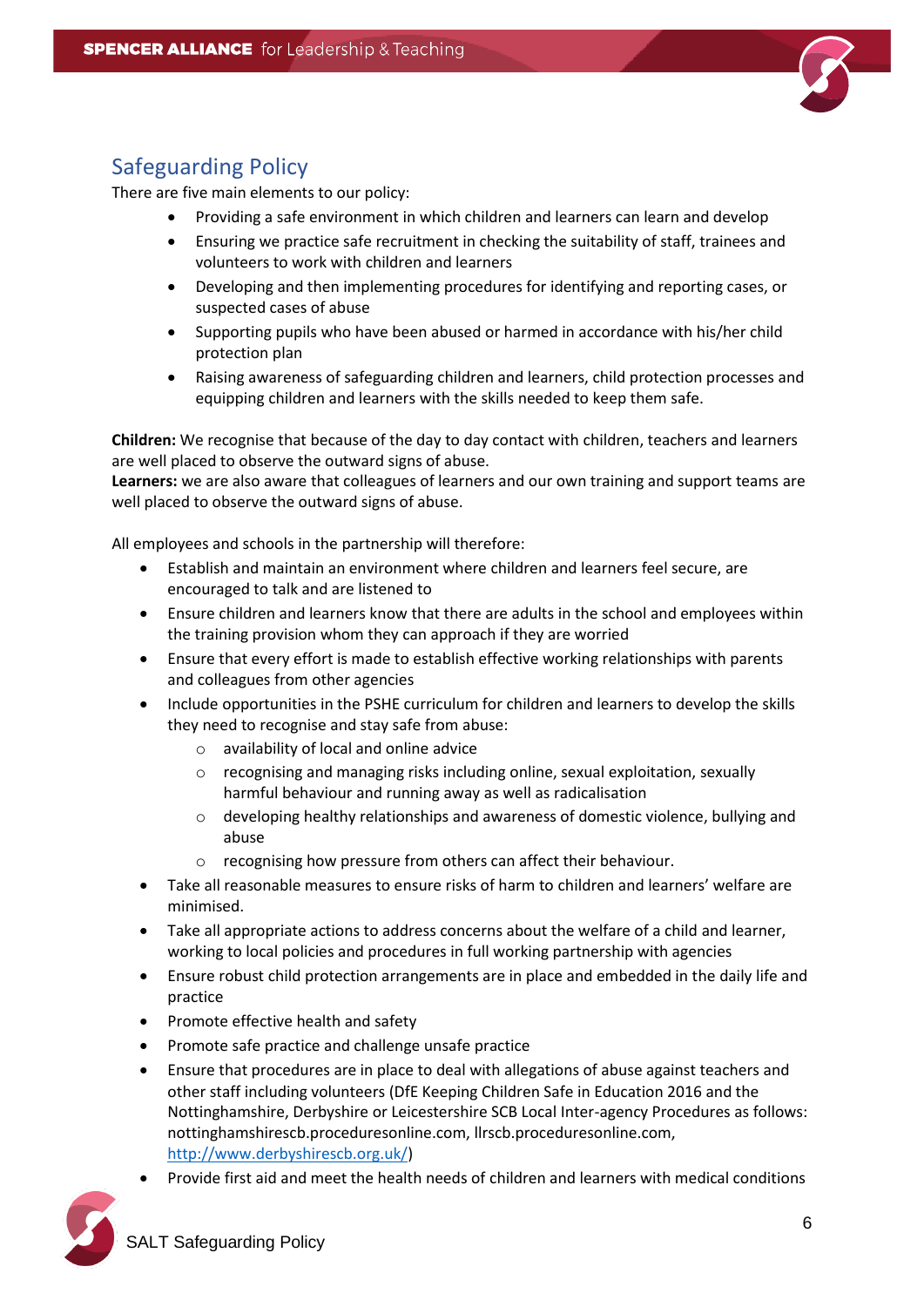

- Ensure school site security
- Address drugs and substance misuse issues
- Support and plan for young people and learners in custody and their resettlement back into the community
- Work with all agencies with regard to missing children, anti-social behaviour/gang activity and violence in the community/knife crime and children and learners at risk of sexual exploitation
- Everyone having a duty to safeguard children and learners inside/outside the school environment including school trips, extended schools, activities and vocational placements

### <span id="page-6-0"></span>Roles and Responsibilities

**Partners of the Spencer Teaching School Alliance, including the GSA SCITT and Spencer Apprenticeships, will follow the procedures set out by the Nottinghamshire, Derbyshire or Leicestershire Safeguarding Children Board (NSCB) (DSCB) (LRSB) and take account of guidance issued by the DfE in Keeping Children Safe in Education 2016 to:**

- Ensure there is a Designated Safeguarding Lead and deputy persons for child protection and Safeguarding who have received appropriate training and support for this role within the training provision
- Ensure there is a nominated governor responsible for safeguarding within the training provision
- Ensure there is a Designated Teacher for Looked After Children within the training provision
- Ensure every member of staff within the training provision (including temporary and supply staff and volunteers) and the governing body knows the name of the Designated Safeguarding Lead (DSL) responsible for safeguarding and their role
- Ensure all staff and volunteers understand their responsibilities in being alert to the signs of abuse and responsibility for referring any concerns to the DSL responsible for safeguarding
- Ensure that there is a whistleblowing policy and culture where employees can raise concerns about unsafe practice
- Ensure that there is a complaints system in place for children, learners and families
- Ensure that parents have an understanding of the responsibility placed on the training provision and staff for safeguarding by setting out its obligations on its website
- Work with local Social Care services to manage unexplained absences of pupils who are subject to a child protection plan
- Develop effective links with relevant agencies and cooperate as required with their enquiries regarding safeguarding matters, including attendance at safeguarding conferences
- Keep written records of concerns about learners, even where there is no need to refer the matter immediately; documenting and collating information on individual children and learners to support early identification, referral and actions to safeguard
- Ensure all records are kept securely; separate from the main learner file, and in locked locations.
- Ensure that the training provision follows robust processes to respond when learners are missing from education or missing from home or care
- Develop and then follow procedures where an allegation is made against a member of staff or volunteer
- Ensure safe recruitment practices are always followed
- Apply confidentiality appropriately

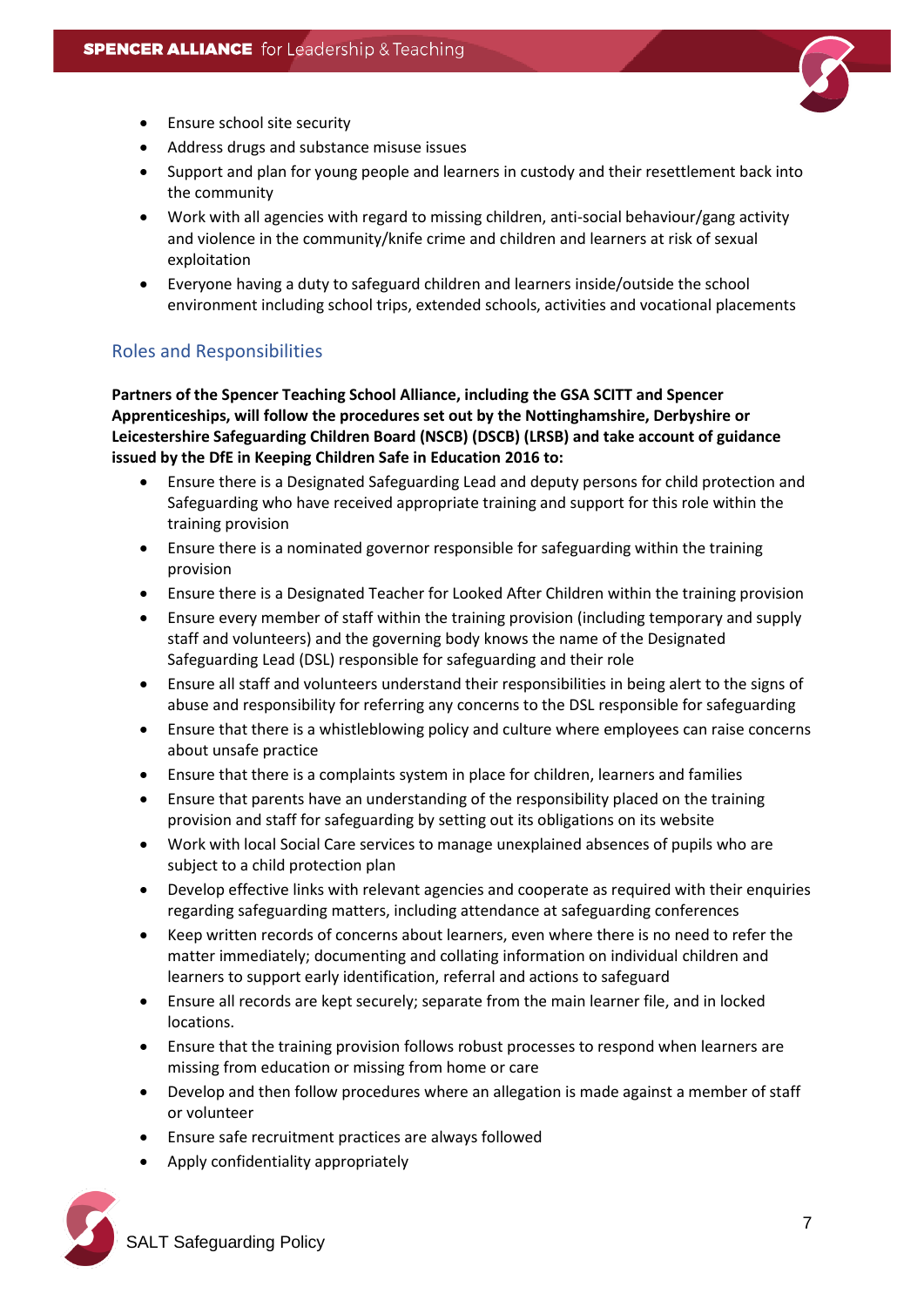• Apply the escalation policy if there is any concern about the actions or inaction of social care staff or staff from other agencies.

#### **School Principals/Headteachers of SCITT and Spencer Apprenticeship Partner Schools will ensure that:**

- The policies and procedures adopted by their respective Governing Bodies and the Spencer Alliance for Leadership and Teaching are fully implemented, and followed by all staff;
- Sufficient resources and time are allocated to enable the DSL and other staff to discharge their responsibilities, including taking part in strategy discussions and other inter-agency meeting, and contributing to the assessment of learners;
- All staff and volunteers feel able to raise concerns about poor or unsafe practice in regard to learners, and such concerns are addressed sensitively and effectively in a timely manner.
- The DSL is made aware of any safeguarding issues involving learners as soon as they arise.

### **The Governing Bodies/Strategic Boards within the Spencer Alliance for Leadership and Teaching are accountable for ensuring that:**

- The arms of work, including the George Spencer SCITT and Spencer Apprenticeships, have effective policies and procedures in place in accordance with this guidance, and monitoring the training provision's compliance with them;
- Neither the governing bodies, nor individual governors, have a role in dealing with individual cases or a right to know details of cases (except when exercising their disciplinary functions in respect of allegations against a member of staff);
- There is an individual member within each governing body to champion safeguarding issues within the training provision, liaise with the leadership team about them, and provide information and reports to the governing body.
- Where the governing bodies act collectively or an individual member takes the lead, it is helpful if all members of governing bodies undertake training about safeguarding to ensure they have the knowledge and information needed to perform their functions and understand their responsibilities;
- In addition to basic safeguarding training, the relevant safeguarding leads within the training provision undertake training in inter-agency working that is provided by, or to standards agreed by, the LSCB, and refresher training at two yearly intervals, to keep his/her knowledge and skills up to date, and provides advice and support to other staff;
- The leadership team, and all other employees who work with learners, within each training provision undertake appropriate training which is kept up to date by refresher training at annual intervals.
- Temporary staff and volunteers who work with learners are made aware of the training provision's arrangements for safeguarding and their responsibilities.
	- o The nominated GSA SCITT Governor for safeguarding is Liz Toms
	- $\circ$  The nominated Spencer Apprenticeships Governor for safeguarding is Lisa Harrison
	- o The nominated Spencer TSH Governor for safeguarding is Fraser Mitchell
	- o The nominated Derby Research School Governor for safeguarding is Kirsty Ryan
	- o The nominated Maths Hub Governor for safeguarding is Jules Gordon
- With the SALT Leadership Team, Caroline Arnold is our DSL [lcarnold@satrust.com](mailto:lcarnold@satrust.com)

# <span id="page-7-0"></span>Supporting Children, Learners and Young People

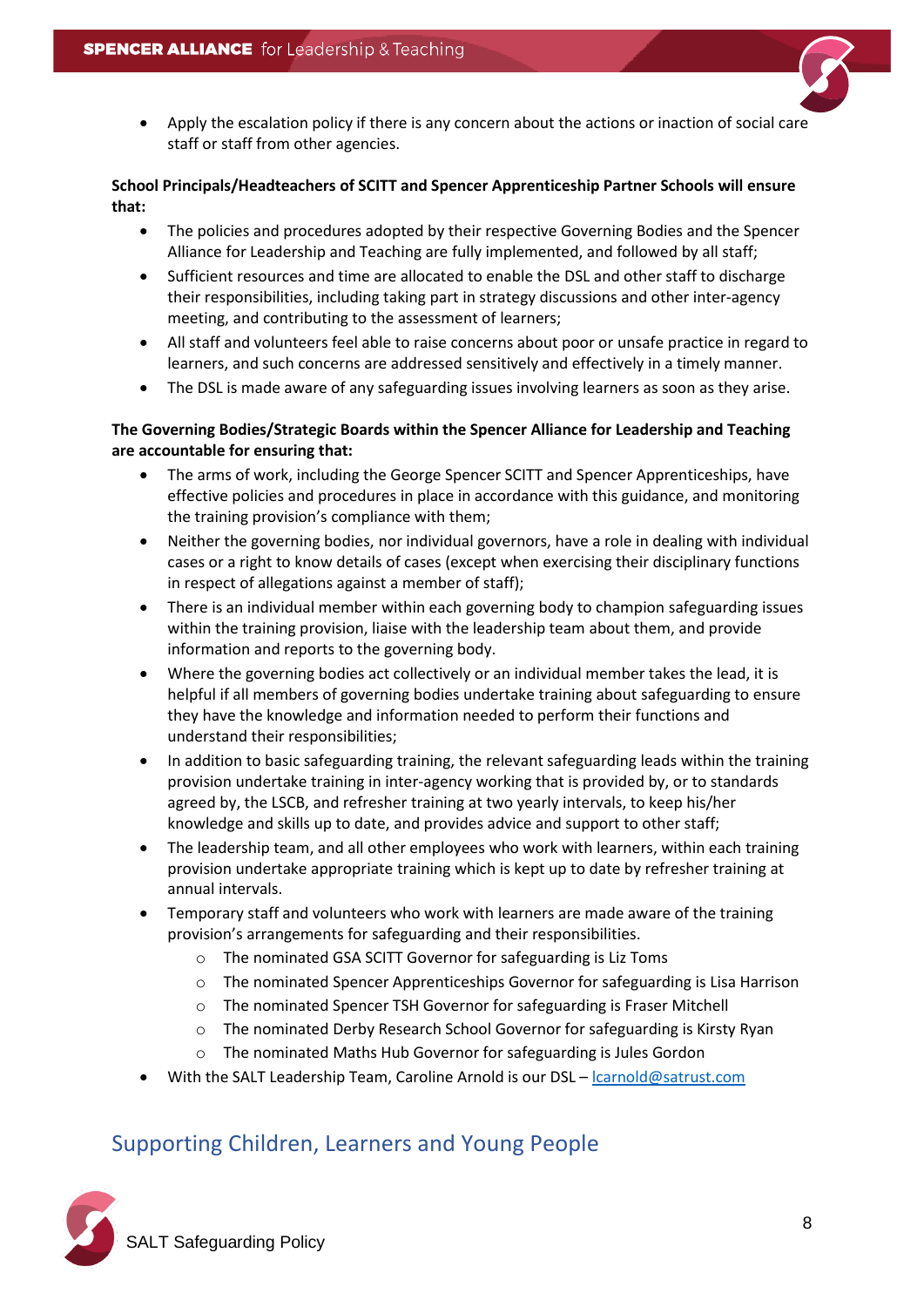We recognise that children and learners who are abused or who witness violence may find it difficult to develop a sense of self-worth. They may feel helplessness, humiliation and some sense of blame. The school and training provision may be the only stable, secure and predictable element in the lives of children and learners at risk. When at school their behaviour may be challenging and defiant or they may be withdrawn. GSA SCITT and Spencer Apprenticeship partner schools along with the training provision will endeavor to support the pupil and learner through:

- The content of the curriculum
- A school and organisation ethos which promotes a positive, supportive and secure environment and gives pupils and learners a sense of being valued
- The school behaviour policy which is aimed at supporting vulnerable pupils and learners. The school and training provision will ensure that the pupil and learner know that some behaviour is unacceptable but they are valued and not to be blamed for any abuse which has occurred
- Liaison with other agencies that support the pupil such as Children's Social Care, Early Help Family Services and the Early Help Assessment Form (EHAF) etc
- Ensuring that, where a pupil or learner leaves and is subject to a child protection plan or where there has been wider safeguarding concerns, their information is transferred to the new school or training provision immediately and that the child's or learner's social worker is informed

### <span id="page-8-0"></span>Young People and Adults with Additional Needs

Young people and adults with protected characteristics or with vulnerable background can face additional safeguarding challenges - we identify learners who might need more pastoral support to be kept safe and additional support with the learning. The individual needs and context of learners are taken into consideration when support is put in place, for example additional processing time in training session or mitigations for learners with dyslexia.

### <span id="page-8-1"></span>Female Genital Mutilation (FGM)

SALT recognises and understands that there is a mandatory reporting duty for all teachers to report to the police where it is believed an act of FGM has been carried out on a girl under 18 in the UK. Failure to do so may result in disciplinary action being taken. All suspected or actual cases of FGM are a safeguarding concern in which safeguarding procedures will be followed; this will include a referral to the police. If any staff are concerned about a learner or pupil, they will refer to the DSL/s within the school / SALT team (unless there is a good reason not to do so) and will report the incidence to the police.

Signs may include:

- Days absent from school / training
- Not participating in Physical Education or physical activity
- In pain/has restricted movement/frequent and long visits to the toilet/broken limbs
- Confides that she is having a special procedure, cut or celebration
- Unauthorised and or extended leave, vague explanations or plans for removal of a female in a high-risk category especially over the summer period
- Plans to take a holiday which may be unauthorised, unexplained or extended in a country known to practice FGM

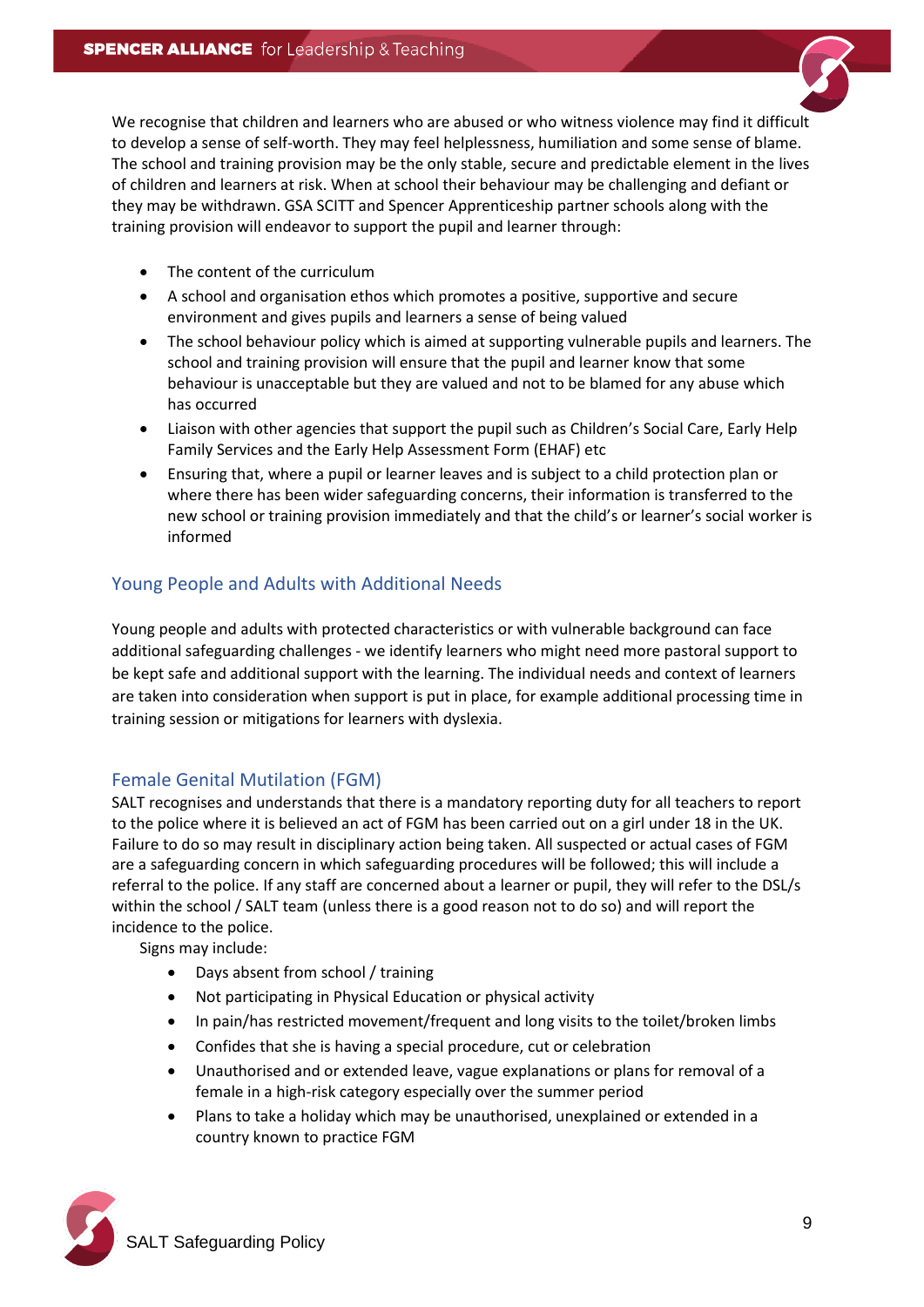<span id="page-9-0"></span>

The absence of an apprentice/trainee is taken seriously. A 'Reporting your Absence' policy is in place to ensure protocols are made clear. The team will contact the trainee/apprentice if absent without prior notification. If the absences are persistent or more regular, then the normal Absences Policy will be followed, and where a young learner is involved, their parent / guardian / carer will be involved, and a meeting arranged. Details of all absences and actions will be recorded.

# <span id="page-9-1"></span>Safe Staff and Supporting Staff

- Safer recruitment processes for trainees, apprentices and SCITT staff will be followed in accordance with The Spencer Academies Trust Recruitment and Selection Policy and guidance and DfE Keeping Children Safe in Education 2021, Part Three Safer Recruitment on pages 47 to 80
- Relevant checks and references are an essential part of this process
- There are separate processes for communicating DBS details for SD training and SD salaried. (see Operations Manual for further details)
- Staff/trainees/apprentices will have access to advice on the boundaries of appropriate behaviour and will be aware of our code of conduct (staff expectations) including contact between staff and pupils outside of the workplace. The Guidance for Safer Working Practices for Adults who work with Children and Young People (2021). This should assist in limiting complaints against staff of abuse of trust and/or allegations
- All trainees and apprentices will sign the Acceptable Use of IT policy (where this has not already been signed at the employing school)

In the event of a complaint or allegation against staff or leaner, the SALT DSL and Principal of the partner school (or the DSL if the Principal is not present), should be notified immediately. The Trust Director for Inclusion and Safeguarding will also be notified that an allegation has been made. The partner school will respond to all allegations robustly in collaboration with the Local Authority Designated Officer (LADO) and the Spencer Academies Trus[t Health and Safety Policy.](http://satrust.com/policies/) The Health and Safety policy in place in each school/organisation will apply to the individual trainee(s) placed in each school/organisation.

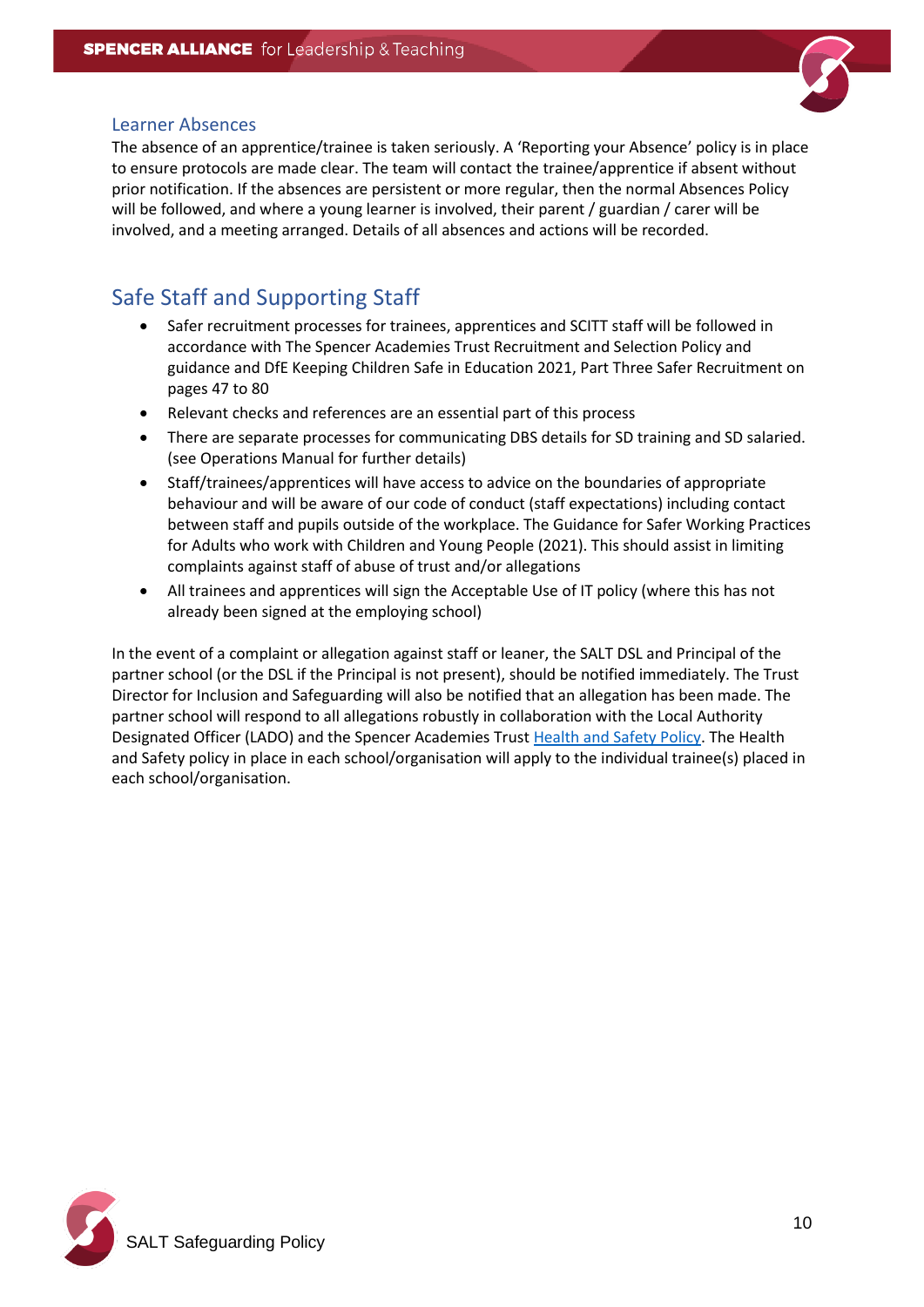

# <span id="page-10-0"></span>Safeguarding against Extremism and Radicalisation

It has been well documented within current literature, namely the Prevent Strategy 2011 and Keeping Children Safe in Education 2021, that protecting people from being drawn into radicalisation should align with the current safeguards in place to protect learners from the risks of safeguarding issues. The Prevent Duty is also embedded within IT, Social Media and Social Learning platform policies and statements.

The Spencer Alliance for Leadership and Teaching recognises the accepted governmental definition of extremism as: **'Vocal or active opposition to fundamental British values, including democracy, the rule of law, individual liberty and mutual respect and tolerance of different faiths and beliefs; and/or calls for the death of members of our armed forces, whether in this country or overseas.'**

#### **Definitions**

- **Radicalisation** is a process by which an individual or group comes to adopt increasingly extreme political, social, or religious ideals and aspirations that reject or undermine the status quo.
- **Terrorism** an act of terror/ violence based on a political objective, whether that means the politics of nationalism, ethnicity, religion,
- **Extremism** an ideology that is far outside the mainstream attitudes of society, including vocal or active opposition to fundamental British values, including democracy, the rule of law, individual liberty and mutual respect and tolerance of different faiths and beliefs. This also includes calls for the death of members of the British armed forces.

We do not tolerate extremist views of any kind, whether from internal sources such as learners, staff or board members, or external sources such as employers, external agencies or individuals. (Prevent Duty 2015).

### <span id="page-10-1"></span>Our Prevent Duty Commitment

This Prevent Duty forms part of the wider government's CONTEST counter terrorism strategy:

- **Prevent terrorism** stop people becoming terrorists
- **Pursue terrorism** disrupt and stop terror attacks
- **Prepare to deal with terrorism** mitigate impact of attacks that can't be stopped.

As a nation we continue to prioritise according to the threat posed to our national security; the allocation of resources will be proportionate to the threats we face. There has been an increase in far-right inspired terror attacks and lone acts of terror opposed to mass organised terror activities, the government strategy now includes ways in which to identify risk of these instances.

The aim of the Prevent strategy is to reduce the threat to the UK from terrorism by stopping people becoming terrorists or supporting terrorism. The Prevent strategy has three specific strategic objectives

- Respond to the ideological challenge of terrorism and the threat we face from those who promote it
- Prevent people from being drawn into terrorism and ensure that they are given appropriate advice and support.
- Work with sectors and institutions where there are risks of radicalisation that we need to address.

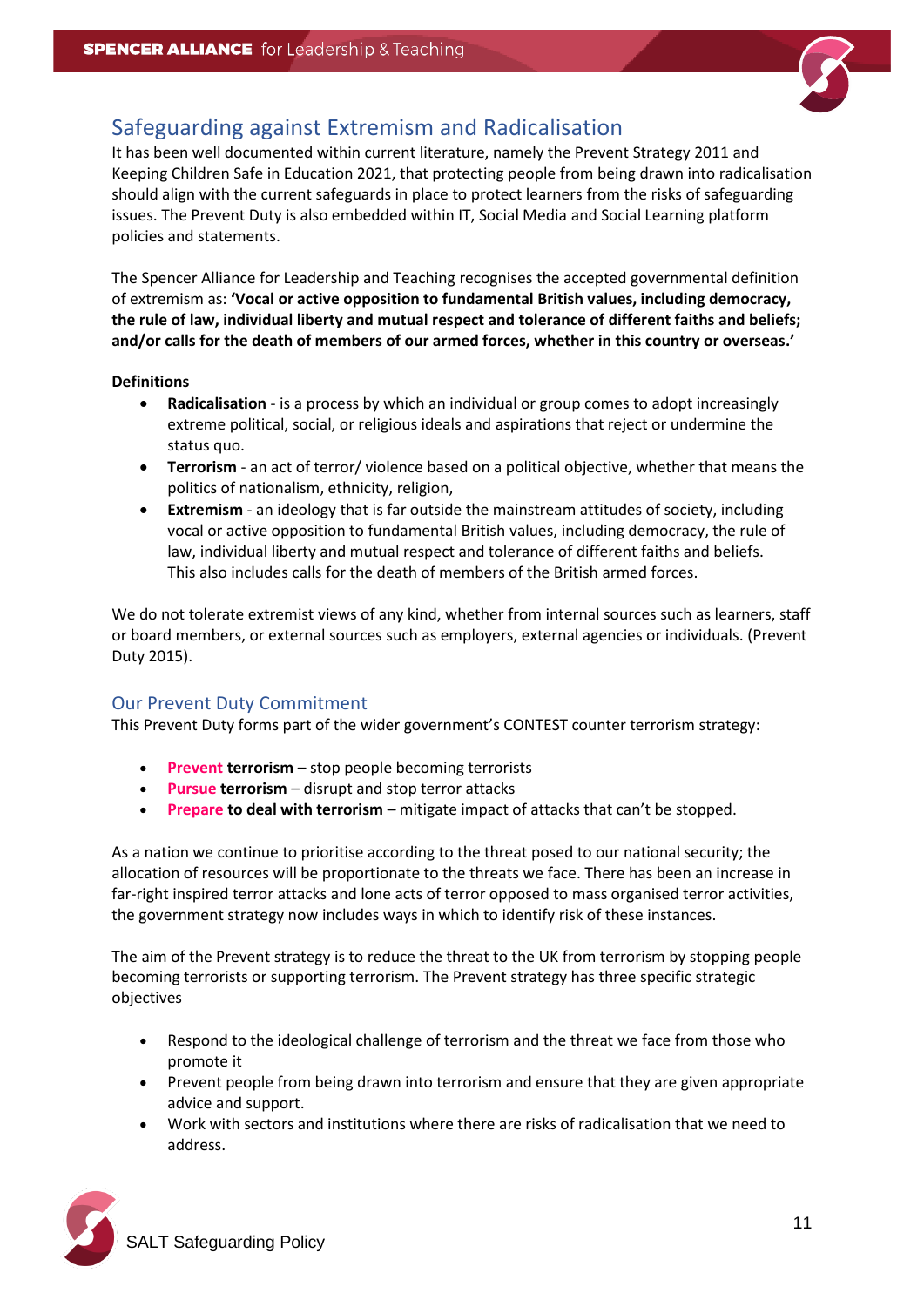

Any prejudice, discrimination or extremist views, including derogatory language, displayed by learners, staff or partner organisations will always be challenged and where appropriate dealt with in line with this policy. As part of wider safeguarding responsibilities staff will be alert to:

- o Disclosures by pupils/trainees/apprentices of their exposure to the extremist actions, views or materials of others.
- $\circ$  Pupils/trainees/apprentices voicing opinions drawn from extremist ideologies and narratives
- o Attempts to impose extremist views or practices on others
- o Pupils/trainees/apprentices accessing extremist material online, including through social networking sites
- o Disclosures from partner schools and employers of a pupil's/trainee's/apprentice's exposure to the extremist actions, views or materials of others
- $\circ$  SALT will closely follow our trust agreed procedures as set out by the Local Authority and/or agreed processes and criteria for safeguarding individuals vulnerable to extremism and radicalisation.

**The Spencer Alliance for Leadership and Teaching has a responsibility to ensure:**

- We have undertaken training in the Prevent Duty as identified by their leaders and managers
- We are all aware of when it is appropriate to refer concerns about learners or colleagues to the SALT Safeguarding Designated Lead
- We exemplify British values of "democracy, the rule of law, individual liberty and mutual respect and tolerance for those with different faiths and beliefs" in our practice.

### <span id="page-11-0"></span>Prevent Duty Key Contacts

**Designated Safeguarding Lead: Caroline Arnold** 

[carnold@george-spencer.notts.sch.uk](mailto:carnold@george-spencer.notts.sch.uk)

**East Midlands Regional Prevent Coordinator: Sam Slack**  [sam.slack@education.gov.uk](mailto:sam.slack@education.gov.uk) 07384452156

**Dfe**

[counter.extremism@education.gov.uk](mailto:counter.extremism@education.gov.uk) [preventdeliveryunit@scotland.pnn.police.uk](mailto:preventdeliveryunit@scotland.pnn.police.uk) 0207 40 7264

### <span id="page-11-1"></span>Prevent Duty Leadership & Governance

Prevent forms part of the safeguarding agenda which is featured as part of all our strategic board meetings with a standing agenda item. SALT has:

- a nominated lead the Prevent initiative: Tammy Elward[, tammyelward@satrust.com](mailto:tammyelward@satrust.com)
- a Designated Safeguarding Lead: Caroline Arnold, [carnold@george-spencer.notts.sch.uk](mailto:carnold@george-spencer.notts.sch.uk)
- a Trust Safeguarding and Inclusion Lead: Sarah Mcananey [sarahmcaneny@satrust.com](mailto:sarahmcaneny@satrust.com)

### <span id="page-11-2"></span>Prevent Duty Staff Training

All staff are trained on the vulnerabilities and Indicators of radicalisation, the Channel process and how the duty engages with requirements of their role, via certificated learning. Identifying risk at an

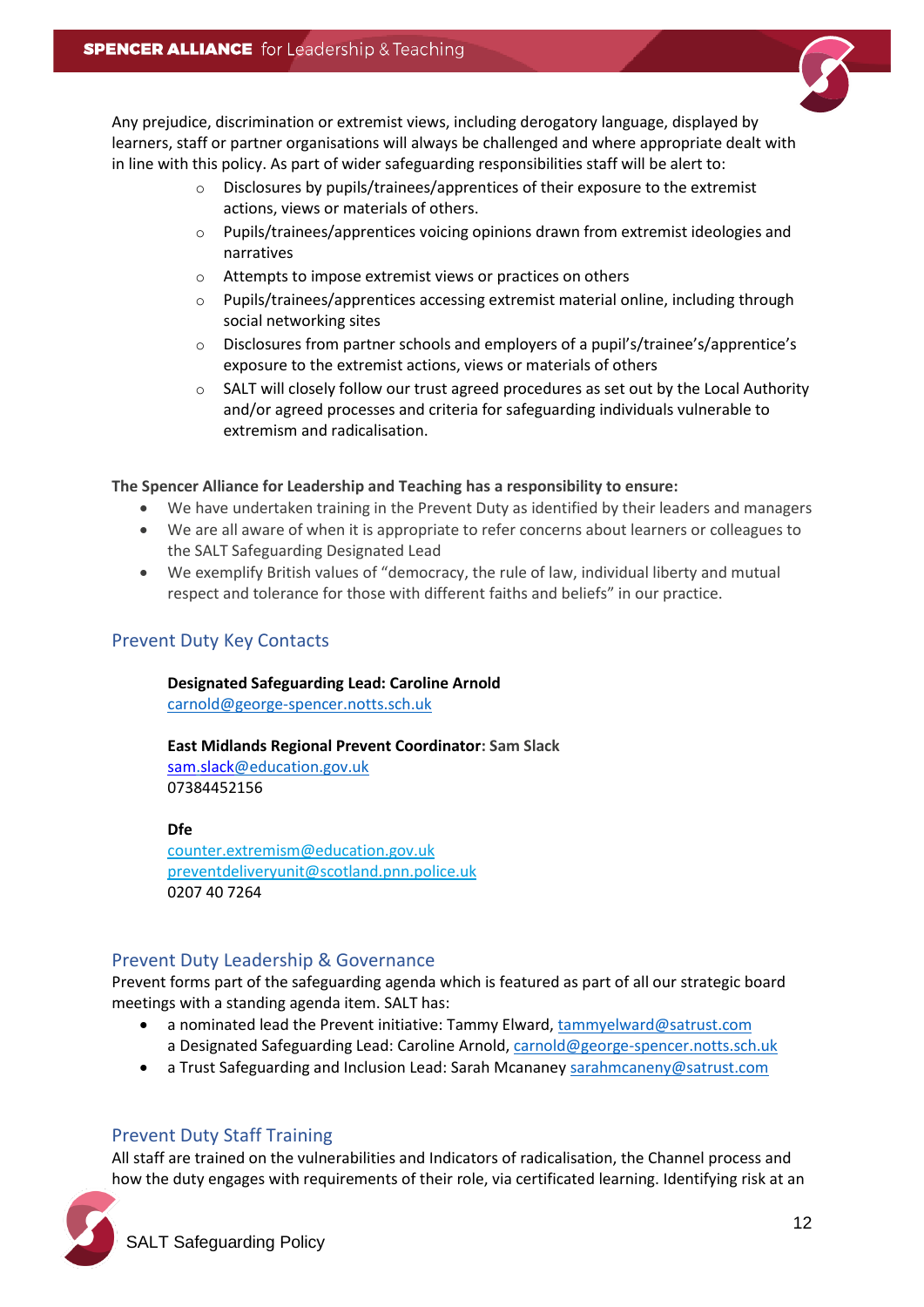

early stage allows early intervention, and is crucial to the Prevent duty and Channel process being successful.

There is an annual CPD training and an ongoing awareness programme including regular team updates disseminating topical and regional news provided by the DSL or the nominated lead the Prevent initiative.

#### Engagement with External Partners

All employers/partner schools will be made aware of SALT and their duty by means of regular employer updates via email and quarterly employer-provider meetings.

Channels are in place to assist with meeting the Prevent Duty and avenues for raising concerns are established with both the DSL and the nominated lead the Prevent initiative.

#### Learner Safety, Engagement & Curriculum

The duty encompasses building learner resilience to the threat of radicalisation, challenging extremism and raising awareness of and demonstrating British values:

- **Democracy**
- Rule of Law
- Tolerance and understanding of different faiths
- Challenging discrimination
- Individual liberty

Opportunities to promote all of the above values are currently facilitated within the Apprenticeship, including current training, equality and diversity and Safeguarding learning resources, and the opportunity to partake in feedback surveys and focus groups to measure the impact of such materials.

### <span id="page-12-0"></span>Prevent Referral Pathways

If a learner has concerns about themselves, or if a team member has concerns about a learner being at risk of radicalisation, they should refer to Appendix 3 for the process for escalating any safeguarding concerns and report these using 'MyConcern'. Appendix 1 will support with identifying vulnerabilities and indicators of someone being at risk of radicalisation.

### **NB -** *S***hould any team members feel a learner, themselves or any members of the public are in immediate danger, they should report their concerns to the police immediately.**

Once the Designated Safeguarding Lead has been informed they will make a decision on whether the issue needs to be escalated to the local police Prevent Officer. The Designated Safeguarding team/staff member that is involved with the referral will then support the Channel process as seen fit by the local Channel panel. See Appendix 3 for the referral pathways. It should be noted that referral to the Channel process is not a criminal intervention.

It should be noted that a learner displaying one or a few of vulnerabilities and indicators does not mean the learner will necessarily be at risk of radicalisation, but it may do so. In all instances that concern a team member, they should report to the Designated Safeguarding Lead. The process for referral to a prevent coordinator involves risk assessing the learner's level of engagement, intent and capability. If guidance is required the DSL will discuss with a local FE Prevent Coordinator.

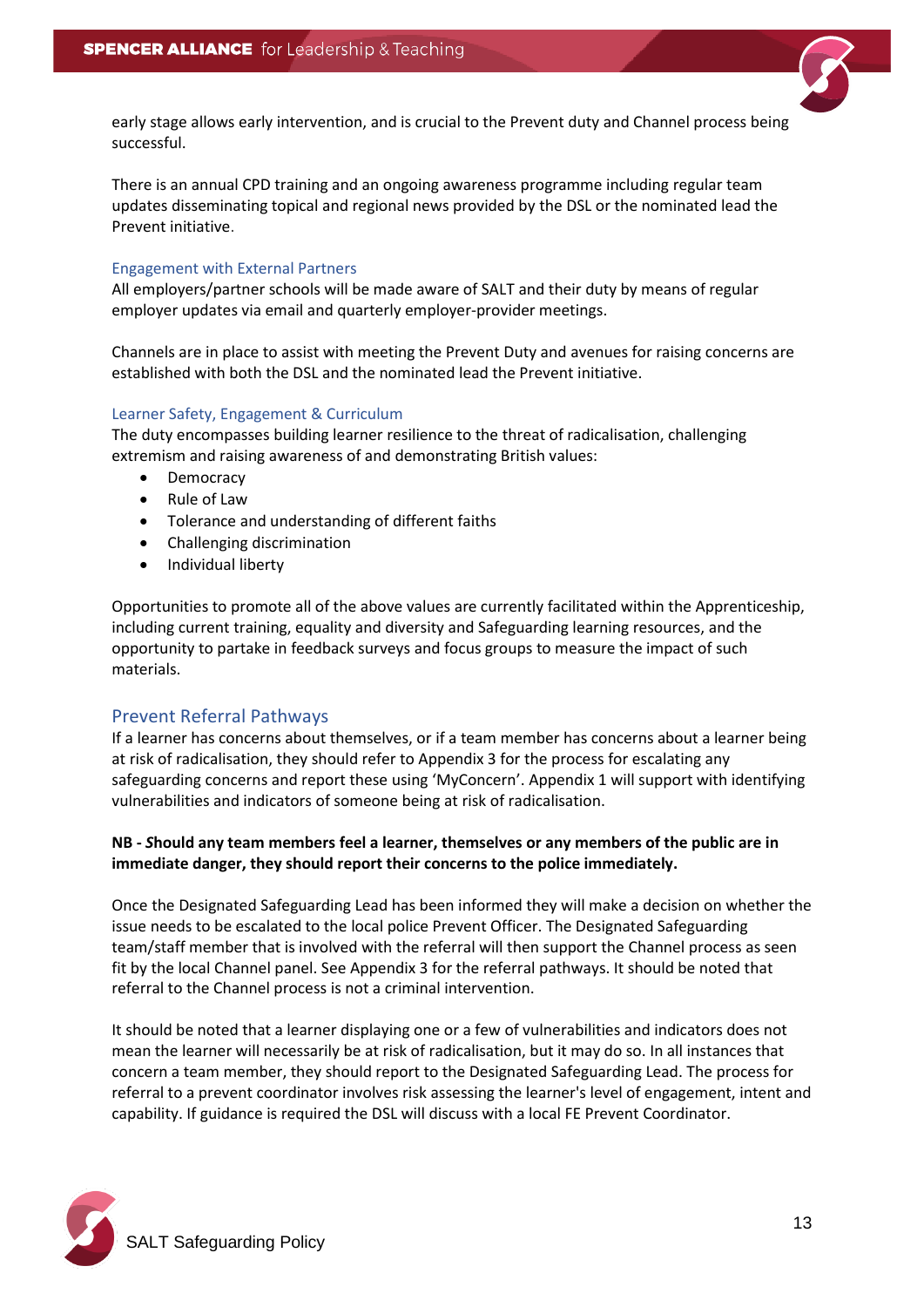

#### Safeguarding Staff Members as a Result of Referral

While it is unlikely that the referrer would then be targeted. If someone received a threat or police felt someone was under threat without them knowing, there are risk assessment, warning and safeguarding processes local police departments will apply as a matter of routine. The outcome might involve an investigation and arrests being made etc, such as markers on people's mobile phone numbers or addresses, warnings to parties involved, or other measures.

# <span id="page-13-0"></span>Informing the ESFA about serious Safeguarding / Prevent Incidents

Spencer Apprenticeships must inform the ESFA if it is / has been itself (or a subcontractor) the subject of a safeguarding / prevent investigation by the local authority or the police. The Chair / Managing Director or Lead Designated Safeguarding Person must email the information below to enquiries.ESFA@education.gov.uk

Spencer Apprenticeships must report:

- The institution name
- The nature of the incident
- Confirmation that the incident is / scheduled to be investigated by the local authority / police.

The main issues the ESFA needs to be notified about, where funded learners are concerned, are those that result in police investigations. No information will be asked for that could be used to identify individuals or that would impact on data protection.

### <span id="page-13-1"></span>Policy Monitoring and Evaluation

This policy will undergo a formal review annually in alignment with Trust processes, reflecting national updates to the Keeping Children Safe in Education and consideration of specific cases dealt with by staff in the last year. The member of the SALT Leadership Team overseeing Safeguarding will undertake ongoing training and refresh documents as needed.

Strategic Boards for the SCITT and Spencer Apprenticeships will give feedback to the policy and in turn it will be ratified by the Trust Director of Safeguarding and Inclusion.

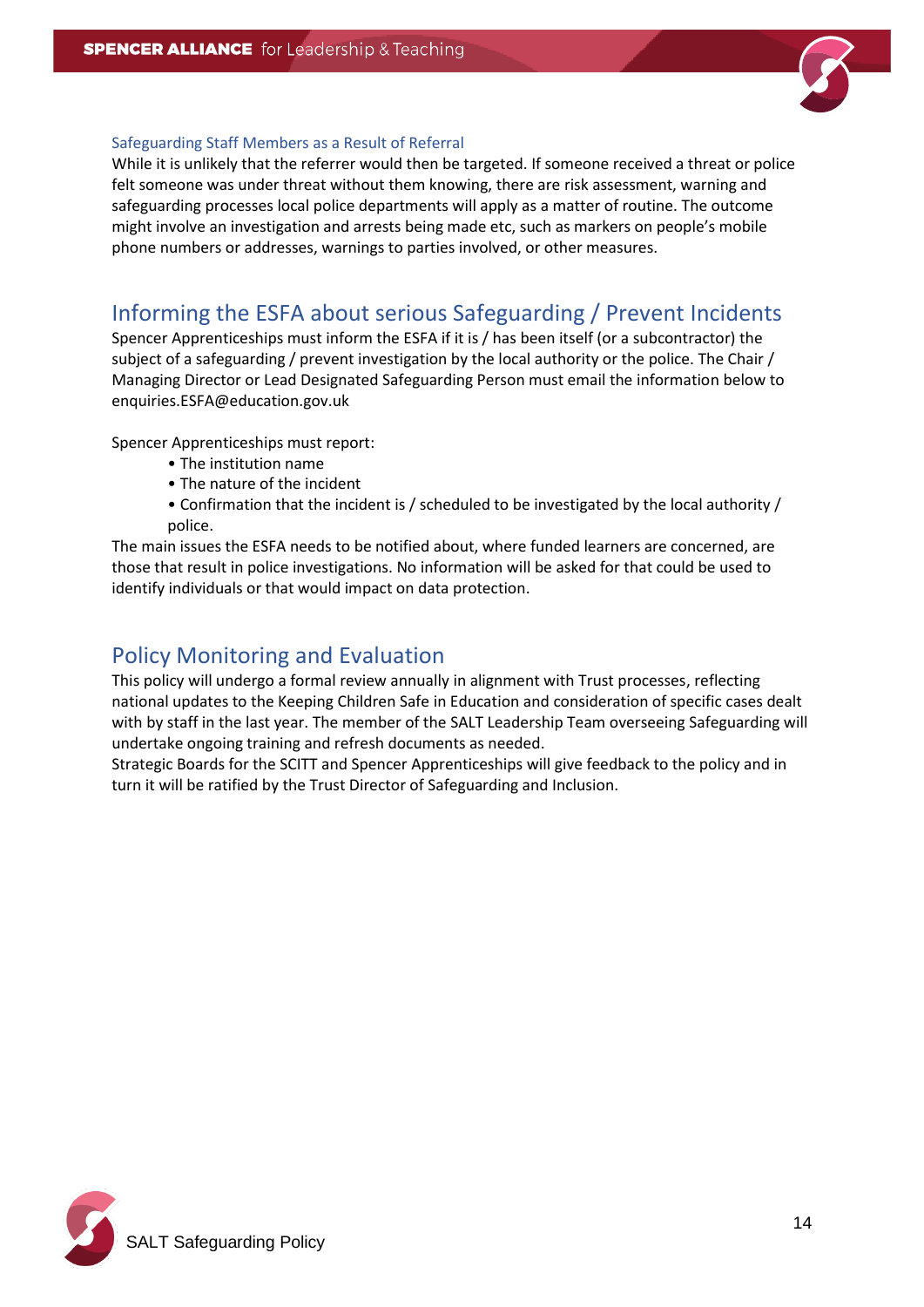

# <span id="page-14-0"></span>Appendix 1: Prevent Duty - Vulnerabilities & Indicators of Radicalisation

| Vulnerabilities                      | Indicators                                                    |
|--------------------------------------|---------------------------------------------------------------|
| Peer pressure                        | Withdrawn                                                     |
| Unsettled family life                | Change in engagement levels                                   |
| Need to belong/ fit in               | Using extremist language, passionate about<br>extremist views |
| Accessing extremist material         | Preaching                                                     |
| Isolation and social exclusion       | Change in appearance - dress/ body art                        |
| <b>Bullied</b>                       | Change in behaviour within work and learning<br>environment   |
| Media influence                      | Change in social circles                                      |
| Seeking purpose of focus for life    |                                                               |
| Seeking revenge                      |                                                               |
| Seeking acceptance / social standing |                                                               |

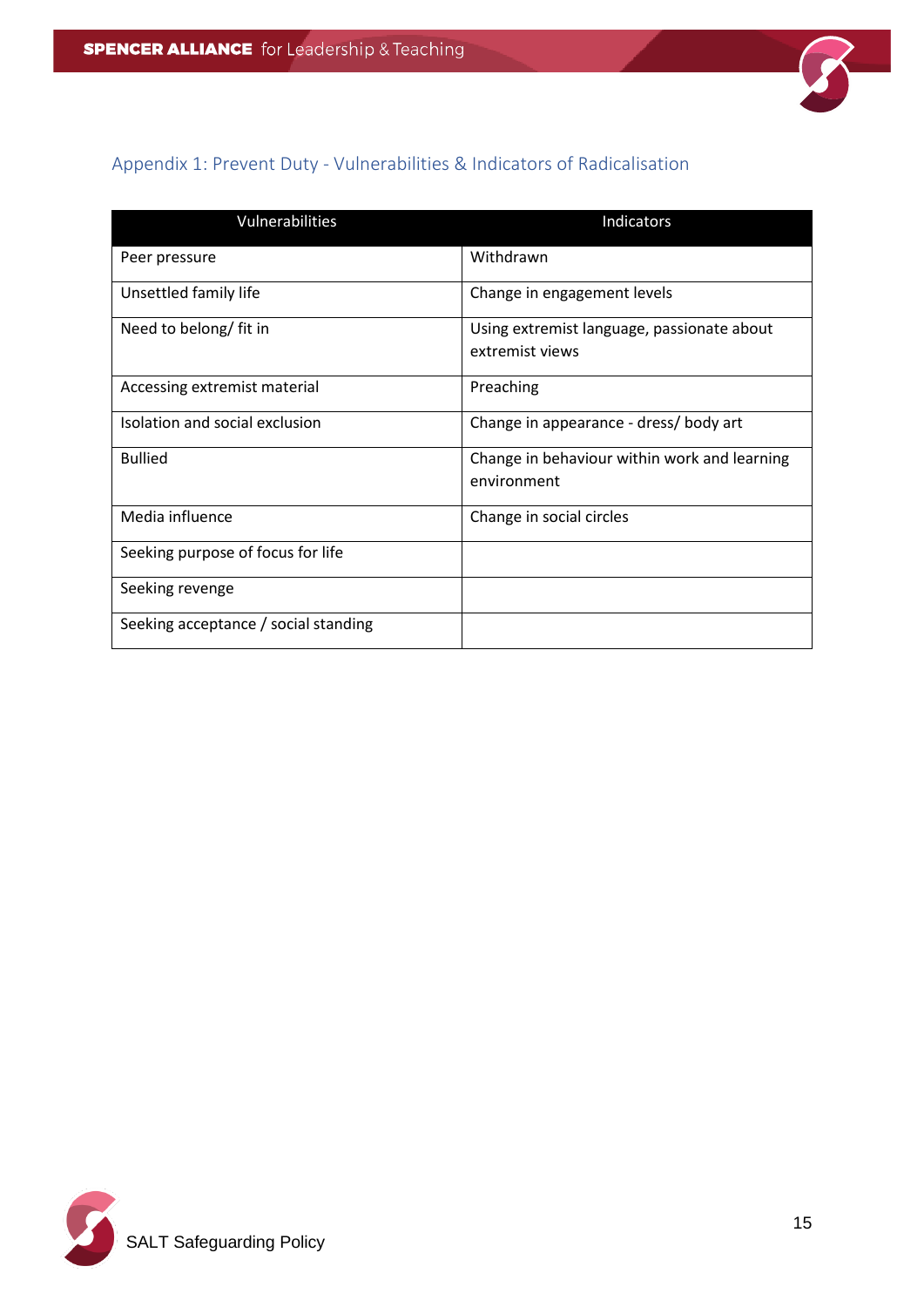<span id="page-15-0"></span>